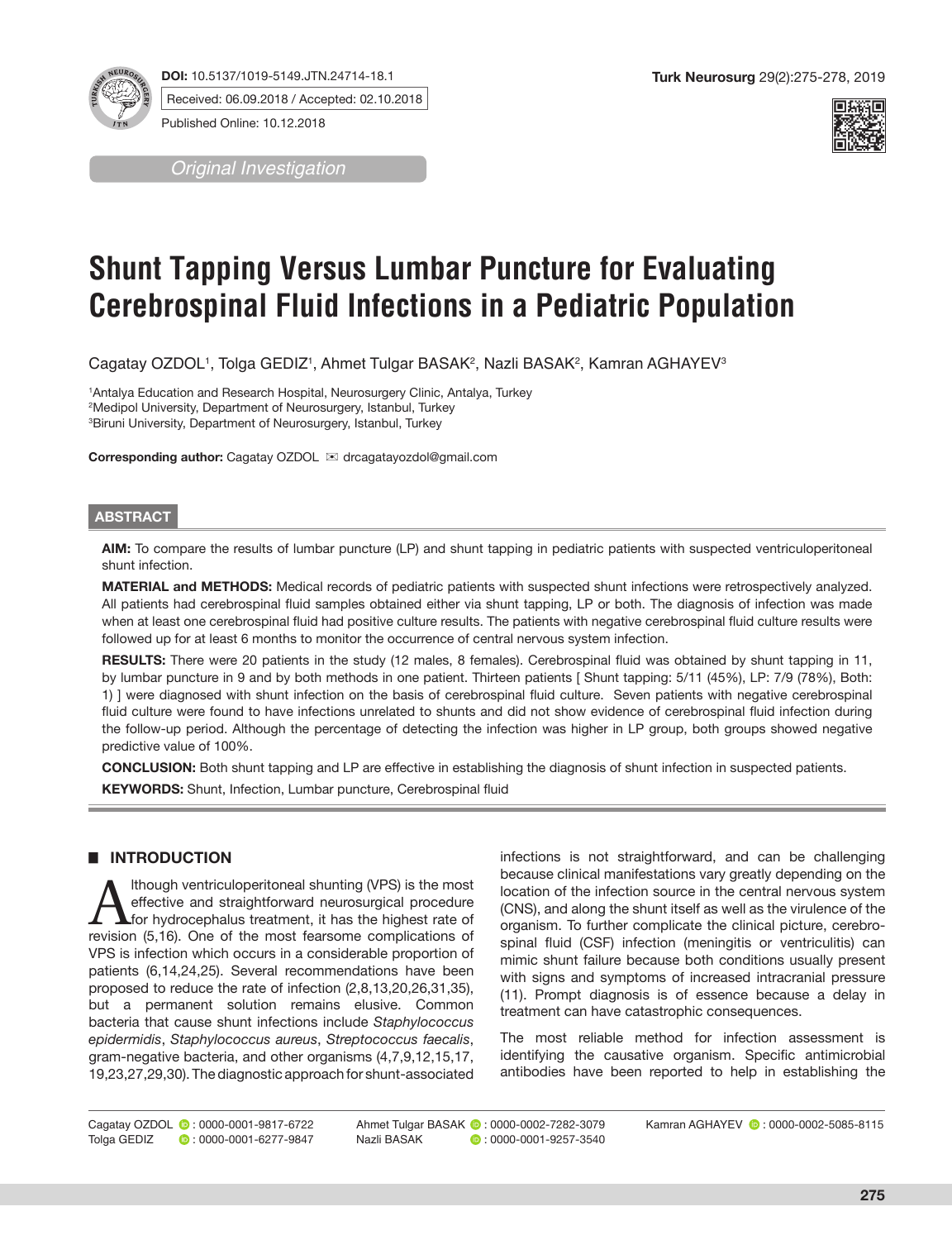diagnosis (1), but serological findings are generally of limited value in these situations. The most common method for isolating the underlying organism involves obtaining a CSF sample for microscopic and culture analyses. This is usually accomplished by either shunt reservoir tapping or lumbar puncture (LP) (19,23,29,33). There is very little information in the scientific literature comparing the effectiveness of the aforementioned methods. In the present study, we aimed to retrospectively compare the results of LP and shunt tapping in pediatric patients with suspected shunt infection. We believe that this study will be helpful in filling the scientific gap as well as in designing future studies on this topic.

## █ **MATERIAL and METHODS**

This study was approved by the Antalya Education and Research Hospital Ethics Committee (decision dated 05/04/2018 and numbered 7/13). We retrospectively analyzed the hospital records of 20 pediatric patients evaluated for suspected shunt infections. The diagnostic workup included clinical, laboratory, and imaging studies. We obtained data on the demographics, clinical presentation, laboratory and imaging studies, method of CSF collection, and culture results. The final diagnosis was based on at least one positive CSF bacterial culture result. Statistical analysis was not performed due to the small sample size.

## █ **RESULTS**

Twenty pediatric patients (mean age:  $3.2 \pm 2.6$  years, 12 males and 8 females) were included. Infection was detected in 13 patients with at least one positive CSF culture result. The clinical signs and symptoms for these patients are summarized in Table I. CSF was obtained using shunt tapping in 11 patients and LP in 9 patients. Five patients (45%) in the shunt tapping group and 7 in the LP group (78%) had positive culture results. The most common causative organism was *Staphylococcus epidermidis* (30%) followed by *Staphylococcus aureus* (20%), *Streptococcus pneumoniae* (15%), *Klebsiella pneumonia* (7%), *Escherichia coli* (7%), *Enterobacter faecalis* (7%), *Pseudomonas aeruginosa* (7%), and *Enterobacter cloacae* (7%). The mean CSF protein level in patients with proven infections was 103 mg/dl (range, 5–705 mg/dl), the mean CSF glucose level was 43 mg/dl (range, 1–70 mg/dl), the mean cell count was 180/mm<sup>3</sup> (range, 0–5000 mm<sup>3</sup>), the mean C-reactive protein level was 28 mg/L (range, 2–286 mg/L), and the mean blood white blood cell (WBC) count was 12800 /mm<sup>3</sup> (range, 2800–34200 mm<sup>3</sup>).

### █ **DISCUSSION**

CSF shunts are associated with high infection rates because the device can get contaminated by bacteria present in the surrounding environment (1). The high infection rate is mostly attributable to the patients' skin etiology of hydrocephalus along with prematurity and young age, which can influence immunocompetence (2). Additionally, shunts, like other prosthetic catheter devices, are associated with poor leukocyte adherence and phagocytosis (3). The clinical

**Table I:** Clinical Presentation of Patients with Proven Shunt Infection

| Symptom  | $n$ (%) |
|----------|---------|
| Headache | 4(30)   |
| Vomiting | 7(54)   |
| Lethargy | 3(23)   |
| Fever    | 4(30)   |
| Seizure  | 1(7)    |

symptoms in this situation do not necessarily indicate infection and include altered consciousness, headache, nausea, vomiting, and symptoms associated with increased intracranial pressure (19). The detection of infection as a cause of shunt failure is challenging. The treatment of infected shunts requires the removal of the device in the majority of cases. Unnecessary removal and delayed removal can have considerable consequences on the patient. Therefore, early and correct diagnosis is an essential part of shunt infection management as the condition is potentially life-threatening.

The bacteria that cause shunt infections are opportunistic and usually have low virulence (32). Microorganisms adhere to the device, making it difficult to identify and completely eradicate the source of infection. This phenomenon usually complicates diagnosis because the absence of evidence of infection in a CSF sample does not exclude the diagnosis of infection (32).

As in all cases of infectious disease, the ultimate diagnostic method is positive culture results. The optimal test is to remove the shunt and send it alongside a CSF sample for bacteriological analysis (10). The superiority of shunt sampling over CSF sampling has been demonstrated (34). However, for various reasons, this approach cannot be utilized as the firstline approach for management. The most common first-line option is to obtain a CSF sample and reserve shunt removal for proven CNS infection. The most widely used method for obtaining CSF is to perform a shunt reservoir puncture. This method is simple, straightforward, safe, reliable, and provides not only a fluid sample but also some information about the functional status of the shunt (21,28). For example, in the event of an obstructed ventricular catheter, no CSF can be drawn. However, there is always a question whether the CSF sample from the shunt is adequate for sampling because bacteria attach to the device and CSF is constantly flowing. LP, on the other hand, provides a sample from the lumbar cistern where the CSF is more stagnant. In addition, many hydrocephalic patients have multiple, physically (semi) isolated compartments in the CSF space, with different levels of contamination. This is particularly true for noncommunicating and multi-loculated hydrocephalus. To date, the superiority of one method over the other has only been superficially addressed in the scientific literature.

Scribano et al. reported the case of a patient with a striking difference in the WBC count between the CSF obtained from shunt tapping and LP. However, both samples subsequently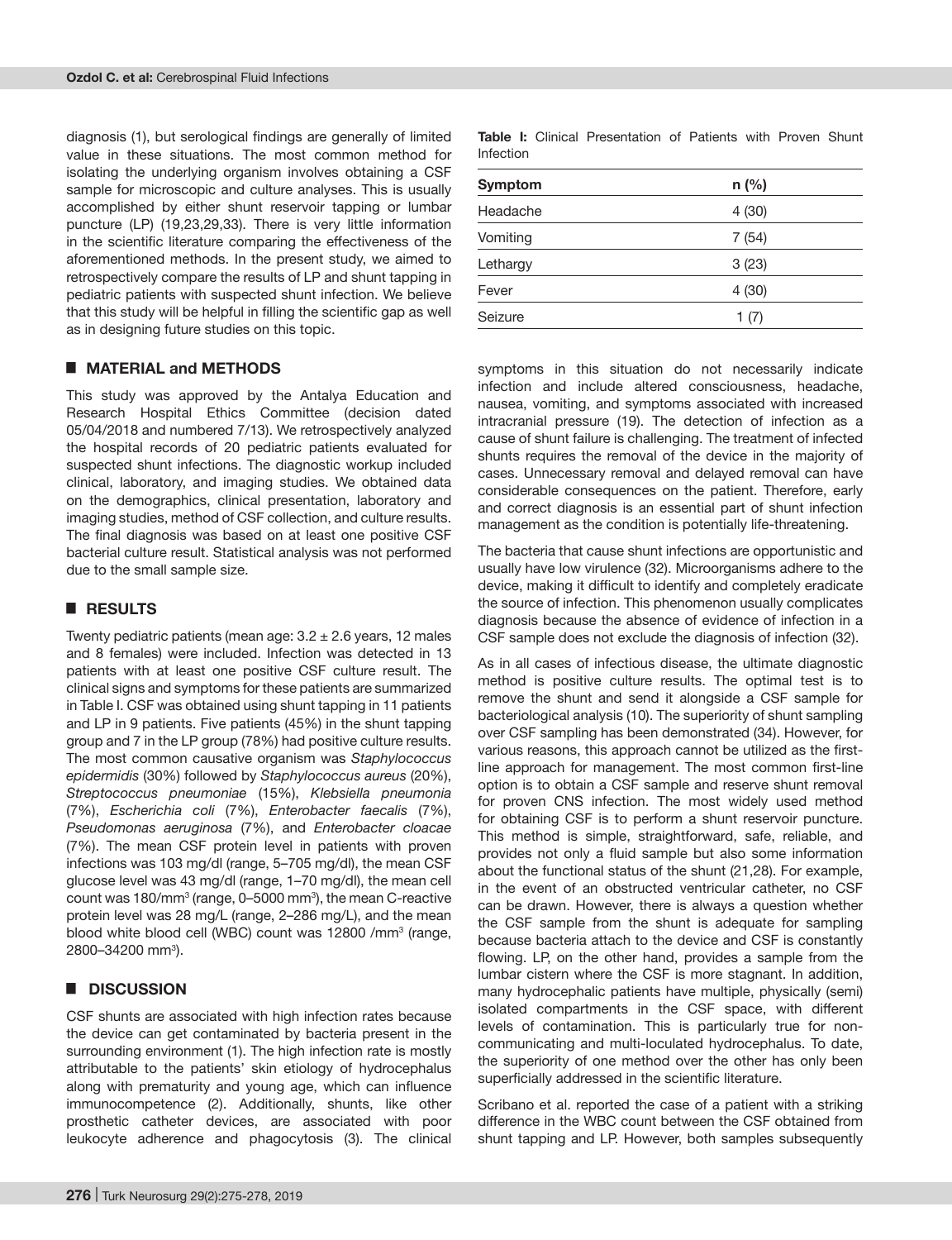tested positive for the same microorganism (29). Miller et al. described a case where the initial shunt tap showed no evidence of an infection that was later detected with LP (18). Noetzel and Baker demonstrated the relative safety and effectiveness of shunt tapping. LP was only performed for three patients, with positive culture results for two. All patients with positive LP culture results also had positive culture results from CSF obtained from shunt tapping (22). Vanaclocha et al. compared the results for CSF culture and removed shunts. They reported that shunt tapping is clearly ineffective in demonstrating shunt infections and advocated shunt removal and sampling (34). Conen et al. reported a higher infection detection rate with shunt tapping than with LP (91% vs. 45%) (3). However, the difference may be attributable to the high rate of prior antibiotic treatment in the LP group (41%). To our knowledge, our study is the first to directly address this question. In most previous studies, CSF sampling was primarily performed via shunt tapping. LP was usually performed later for non-diagnostic shunt taps. By the time LP was performed, most patients had received antibiotic treatment, reducing the importance of the test. To our knowledge, ours is the only study where a comparable number of patients had undergone either shunt tapping or LP at the initial presentation.

Despite the higher rate of infection detection in the LP group, one should be careful not to interpret the results as indicating the superiority of one method over another. It is worth reiterating that the importance of the method is not determined by the rate of disease detection in suspected patients but rather by the rate of detection when the disease is actually present. For this purpose, the usefulness of the test is defined by its positive and negative predictive value. In our study, both shunt tapping and LP were demonstrated to have 100% positive and negative predictive values. This is attributable to the small sample size, and large, prospective studies with concomitant CSF sampling from different sites are needed to compare the relative value of each test.

The present study has several limitations. The retrospective design is one of the major drawbacks. CSF was not simultaneously obtained from both shunt tapping and LP. However, both methods were shown to be effective in detecting shunt infection because the patients with negative culture results were found to have no CNS infection in their follow-up.

## █ **CONCLUSION**

Shunt tapping and LP are simple, safe, and accurate for diagnosing CSF infection in shunt-implanted pediatric patients.

#### █ **REFERENCES**

- 1. Bayston R: Hydrocephalus shunt infections. J Antimicrob Chemother 34:75-84, 1994
- 2. Choi S, McComb JG, Levy ML, Gonzalez-Gomez I, Bayston R: Use of elemental iodine for shunt infection prophylaxis. Neurosurgery 52:908-912; discussion 912-913, 2003
- 3. Conen A, Walti LN, Merlo A, Fluckiger U, Battegay M, Trampuz A: Characteristics and treatment outcome of cerebrospinal fluid shunt-associated infections in adults: A retrospective analysis over an 11-year period. Clin Infect Dis 47:73-82, 2008
- 4. Davis SE, Levy ML, McComb JG, Masri-Lavine L: Does age or other factors influence the incidence of ventriculoperitoneal shunt infections? Pediatr Neurosurg 30:253-257, 1999
- 5. Davis SE LM, McComb JG, Masri-Lavine L: Does age or other factors influence the incidence of ventriculoperitoneal shunt infections? Pediatr Neurosurg 30:253-257, 1999
- 6. Di Rocco C, Massimi L, Tamburrini G: Shunts vs. endoscopic third ventriculostomy in infants: Are there different types and/ or rates of complications. Childs Nerv Syst 22:1573-1589, 2006
- 7. Enger PO, Svendsen F, Wester K: CSF shunt infections in children: Experiences from a population-based study. Acta Neurochir (Wien) 145:243-248; discussion: 248, 2003
- 8. Ersahin Y, Mutluer S, Kocaman S: Immunoglobulin prophylaxis in shunt infections: A prospective randomized study. Childs Nerv Syst 13:546-549,1997
- 9. Ersahin Y, Storrs BB, Yogev R: Review of 3,017 procedures for the management of hydrocephalus in children. Concepts Pediatr Neurosurg 9:21-28, 1989
- 10. Gutierrez-Gonzalez R, Boto GR, Perez-Zamarron A: Cerebrospinal fluid diversion devices and infection. A comprehensive review. Eur J Clin Microbiol Infect Dis 31:889- 897, 2012
- 11. Hasbun R: Central nervous system device infections. Curr Infect Dis Rep 18:34, 2016
- 12. Kontny U, Hofling B, Gutjahr P, Voth D, Schwarz M, Schmitt HJ: CSF shunt infections in children. Infection 21:89-92, 1993
- 13. Lambert M, MacKinnon AE, Vaishnav A: Comparison of two methods of prophylaxis against CSF shunt infection. Z Kinderchir 39:109-110, 1984
- 14. Lee JK, Seok JY, Lee JH, Choi EH, Phi JH, Kim SK, Wang KC, Lee HJ: Incidence and risk factors of ventriculoperitoneal shunt infections in children: A study of 333 consecutive shunts in 6 years. J Korean Med Sci 27:1563-1568, 2012
- 15. Mancao M, Miller C, Cochrane B, Hoff C, Sauter K, Weber E: Cerebrospinal fluid shunt infections in infants and children in Mobile, Alabama. Acta Paediatr 87:667-670, 1998
- 16. Martinez-Lage JF, Martinez-Lage Azorin L, Almagro MJ: Staphylococcus warneri ventriculoperitoneal shunt infection: Failure of diagnosis by ventricular CSF sampling. Childs Nerv Syst 26:1795-1798, 2010
- 17. McGirt MJ, Zaas A, Fuchs HE, George TM, Kaye K, Sexton DJ: Risk factors for pediatric ventriculoperitoneal shunt infection and predictors of infectious pathogens. Clin Infect Dis 36:858- 862, 2003
- 18. Miller JP, Fulop SC, Dashti SR, Robinson S, Cohen AR: Rethinking the indications for the ventriculoperitoneal shunt tap. J Neurosurg Pediatr 1:435-438, 2008
- 19. Morris A, Low DE: Nosocomial bacterial meningitis, including central nervous system shunt infections. Infect Dis Clin North Am 13:735-750, 1999
- 20. Mottolese C, Grando J, Convert J, Abdoulrahman M, Lelievre H, Vandenesch F, Bret P, Lapras C: Zero rate of shunt infection in the first postoperative year in children-dream or reality? Childs Nerv Syst 16:210-212, 2000